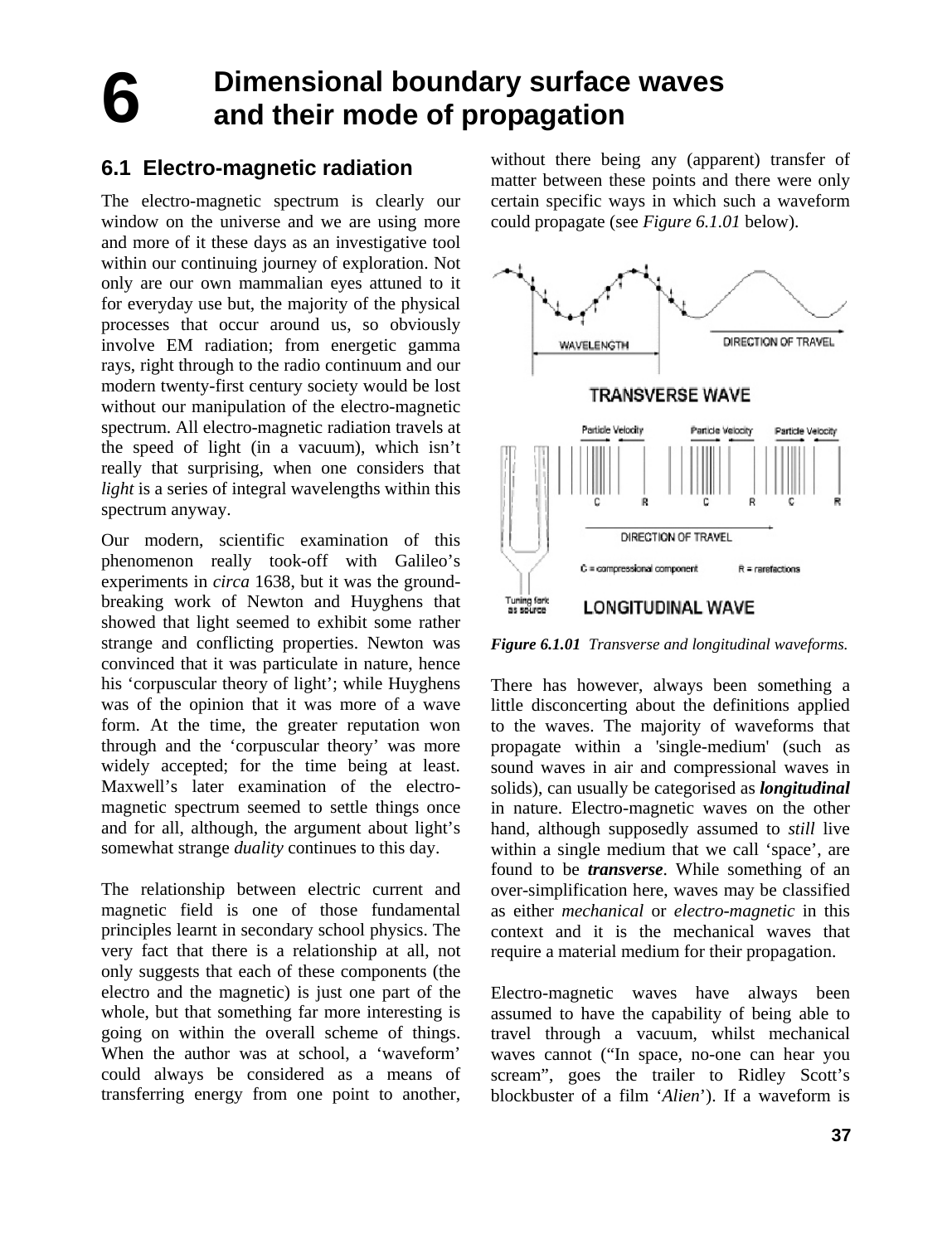*not* electro-magnetic, it must be mechanical and 'single-medium' mechanical waves are usually always longitudinal in nature, where vibrations are along the direction of travel; such as with sound waves; compressional waves in springs; or within the earth. Mechanical waves *CAN* be transverse however, but there is a subtle difference between them and their longitudinal relatives. For example, when a sound wave in air enters water, it becomes transverse (even at some depth), but this oscillatory motion is actually the result of the water mass acting as a surface wave, which in this case, travels across the surface of the water as familiar ripples. It is actually travelling at the boundary of *TWO* dissimilar media – air and water – and this in essence, is exactly what a transverse wave is – it's the propagation of wave energy at the boundary between *TWO* dissimilar media.



*Figure 6.1.02 Water waves can produce an 'orbital motion' of particles in deep water. Each wave particle orbits about the same position as the wave travels. These orbits become smaller in radius with depth.* 

The transverse characteristic of the ripples on a pond or indeed with larger scale ocean waves, is due to the fact that this water wave *IS* a *surface wave*. Transverse wave motion also occurs within the Earth, but these too are *surface waves*, where propagation is always at the boundary between two dissimilar solid media, such as between two different densities of rock. These are known as *Rayleigh* waves and in a similar fashion to their water wave counter-parts, they include what is known as an associated *orbital* or *particle motion* about the same position while the waveform travels (see *Figure 6.1.02* above). In water, this

motion is circular, while in rock it is elliptical and has an opposite rotational direction to its fluid counterpart. *Rayleigh* waves are also different to water waves, in that there exists an element of shear strain, which tends to restrict them to solid media anyway. A similar phenomenon occurs with waves at the Earth's surface and these of course, are transverse waves too. Transverse wave motion always seems to suggest the presence of a boundary between two dissimilar media, but electro-magnetic waves – transverse as they surely are, seldom seem to be considered with all these other transverse examples.

#### **6.2 Wave propagation in a vacuum**

There have always been questions about wave propagation within a vacuum - and what is a realistic definition of a vacuum is in the first place? There seem to be two main trains of thought as far as our modern understanding goes and one's first response is possibly the most logical. We would all probably agree that a vacuum can be defined as empty space or an empty void or volume with *absolutely* nothing in it whatsoever. This is often referred to as a *bare vacuum*<sup>1</sup> . One can imagine a suitable container attached to the most powerful pump ever invented, which sucks not only all the air out, but also isolated atoms, molecules and other residual particles of matter so that to all intents and purposes, the container is *COMPLETELY* empty. Such experiments were frequently conducted during the seventeenth and eighteenth centuries and while these versions of the vacuum wouldn't transmit sound (the 'Alien' reference made earlier), they *still* transmitted light and other wavelengths of the electro-magnetic spectrum.

As experiments (and experimenters) became more refined, it was realised that the resulting vacuum could still contain thermal energy in the form of heat and this too was eventually isolated as attempts at its removal were made by cooling to as near 'absolute-zero' as possible. Observations indicated however, that EM radiation could *still* be transmitted through this supposed 'near perfect' vacuum. Such volumes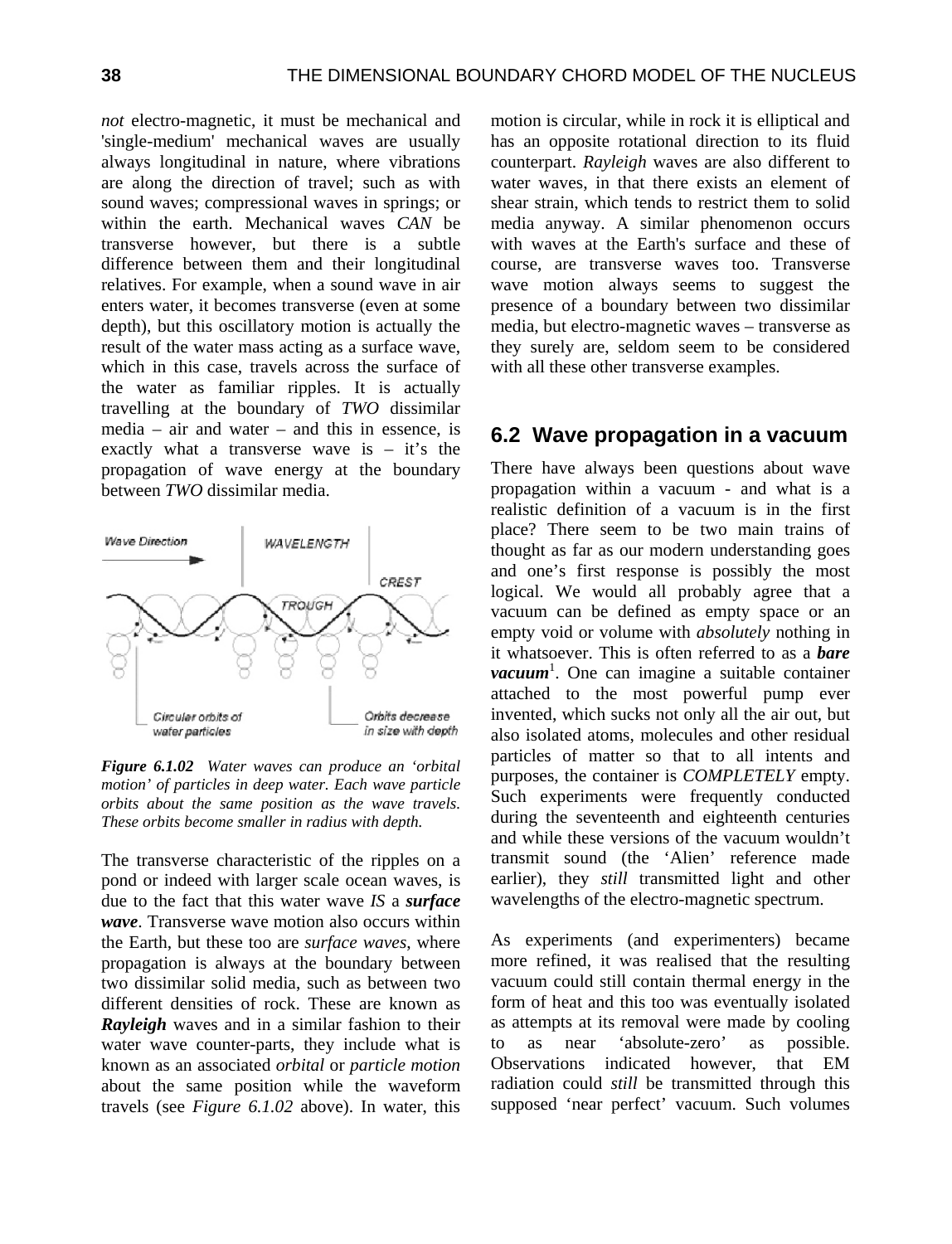*still* seemed to contain measurable amounts of energy and this was eventually given the label *zero-point energy* or 'ZPE' for short. It wasn't until the advent of quantum theory that a new explanation could be offered and it is now the general consensus in many a stable of thought, that at the quantum scale (at around the Planck length of circa  $10^{-33}$  cm and less) space itself can be pictured as a seething mass of energy. This is our second definition of a vacuum and is more usually referred to as a *physical vacuum*<sup>2</sup>.

This hypothesis cannot of course, be experimentally verified because of the tiny scales that such a conjecture seems to imply. It should be remembered that the very nature of any QED derived explanation, is still but an approximation or simulation of what the real world may really be like. This is not to say that it is not an allpowerful tool, but it doesn't bring us any closer to a feasible answer that explains why EM radiation *still* propagates through a supposed vacuum. The quantum hypothesis actually creates more questions than it answers; such how is a wave supposed to propagate in such a tiny seething environment anyway? There is a much simpler explanation however – and this is to consider EM radiation as the transverse waveform that it surely is *AND* to recognise that all transverse waveforms are actually *surface waves*.

The last few chapters have attempted to describe this model's view that the universe is multidimensional and has resulted in a form of differentiation that has evolved some specific dimensional levels. These levels are separated purely by their difference in dimensional energy and as such, there would need to be areas of demarcation that define one particular level from the next. Simply put, there would need to be dimensional boundaries. The fourth rung on the dimensional ladder would in this model, evolve much earlier than our own and include the component of *scale* as its fourth physical dimension (later to include our own three dimensions of length, breadth and depth which as well as us, would come later). The boundary between our (3D) world and the fourth, would not be recognisable in our sense of the word, but may

be accessible when energy levels are considered. The energy of an electro-magnetic wave is usually as the result of excitation and it is this that may produce a transverse wave with an energy level that has been raised sufficiently high enough during such physical processes, to correspond to that of the boundary area. Fourth-dimensional characteristics may then play a part in the propagation of the waveform, which in the case of EMR emissions may contribute an expansive quality which is interpreted by an observer in our 3D universe, as the outward propagation of an electro-magnetic burst.

It should again be noted that at this stage, any discussion about possible dimensional levels *does not* include the dimension or vector of time. Our own part of the universe is still more often than not, defined as comprising a total of *FOUR* dimensions – the x, y and z-axes *AND* this component of time. Throughout this and subsequent chapters, time has been left on the sidelines. Our own world therefore, can be said to comprise just three of the physical dimensions that in the universe taken as a whole, has evolved to a stage that in this model, has accumulated at least *SIX* physical levels (or of course seven if you *DO* include time separately within the overall scheme of things). The boundary between 3D and 4D worlds cannot be visualised in the same way as we view the surface of a pond, or indeed a discontinuity within the earth. These boundary surfaces are all linear (almost two-dimensional in fact). A dimensional boundary between three and four dimensional worlds, would exist at each and every point in space and the wave front of a dimensional boundary surface wave, would in essence, always be travelling *ON* the dimensional boundary as it propagates outwards through space from its original source (see *Figure 6.2.01* on the following page).

It is the very nature of the fourth-dimensional universe, with its extra characteristic of scale, that allows the waveform its ability to expand outwards in the first place, thus providing the wave propagation we observe today. The electromagnetic spectrum is characterized by energy levels, which define the radiation concerned; be it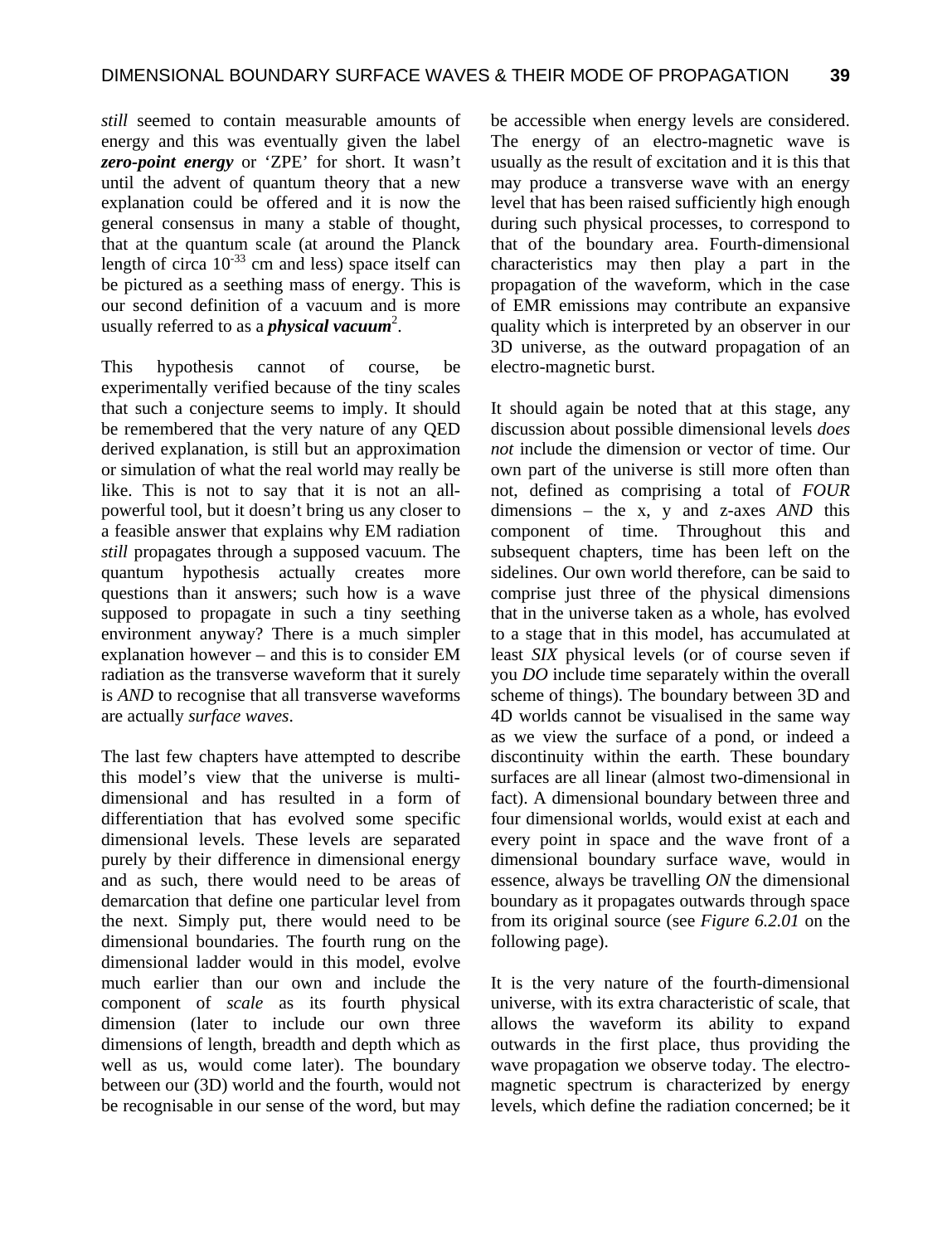gamma radiation (the most energetic), or long wavelength radio waves at the other end of the spectrum. While frequency, wavelength and therefore energy can vary and do, (although there is of course a direct relationship between these parameters), they propagate at the same speed in the perfect vacuum. In this context – and in this model, this implies the same mechanism for their outward propagation – and this would be the influence of the fourth dimensional characteristic of scale, at the boundary where these waveforms live.



*Figure 6.2.01 The propagation of an electro-magnetic wave with low dimensional energy, will occur at the boundary of third and fourth dimensional space.* 

### **6.3 Magnetism**

Magnetism on the other hand, appears to be a somewhat different kettle of fish. Magnets, on first impression (an introduction that usually occurs when one is a child), seem to be endowed with almost magical properties; as powerful forces snap bar magnets together as one tries to see just how close you can get them before the inevitable. Alternatively, you could always invisibly shunt one away from the other, right across the kitchen table and try to ponder just how they could do that. Often an attention grabber for ooh, minutes on end, those toy magnets and the miraculous forces that drove them, could seem a million miles away from that now rather mundane light, emitted from the torch that also arrived that same birthday morning. It would be difficult to reconcile the fact that these two apparently very different forces of nature were in reality, so inexorably linked. The laws of electro-magnetic induction, best illustrate this relationship between electric and magnetic components, and this phenomenon has been put to good use in our technology. The obvious difference between these two facets is the component of attraction that exists within a magnetic field – opposite poles attract, while like poles repel. It is the attractive force of the magnet that is of interest here.

An 'attractive' or 'compressive' component may already exist within this multi-dimensional scenario (examined briefly in the preceding chapter). A secondary condensate of eighthdimensional membrane energies would produce a mesh of three-dimensional 'tri-planar coordinates' *AND* provide a residual percentage of now *differentiated* energy as a resultant fivedimensional 'ghost' shell, once the 3D component (the independent boundary chords and whole surviving teddies) had dropped to its appropriate energy level. This (now fivedimensional) shell would exhibit a characteristic of compression or contraction, that would be the result of what in Chapter Five, was christened the *big-snap*; as the tetrakaidecahedral lattice (complete with condensed-out boundary chords), snapped back to its original size after its episode of 4D induced expansion.

This five-dimensional remnant of the eighth dimensional level, would drop to *ITS* appropriate energy level too – which coincidently, will exactly balance the 'expansive' nature of fourdimensional scale that it must lie directly adjacent to; (this was called the 'piston-effect' in Chapter Five). There must logically be a boundary area that exists between the expansive fourth and the compressive fifth dimensions, as they would be fundamentally dissimilar to each other. In a way that would almost seem to mirror that propounded for the boundary between our 3D universe and the fourth dimension, this may be an area of active transverse wave propagation, all as a result of the physical processes going on around us and as hinted at in *Figure 6.3.01* on the following page.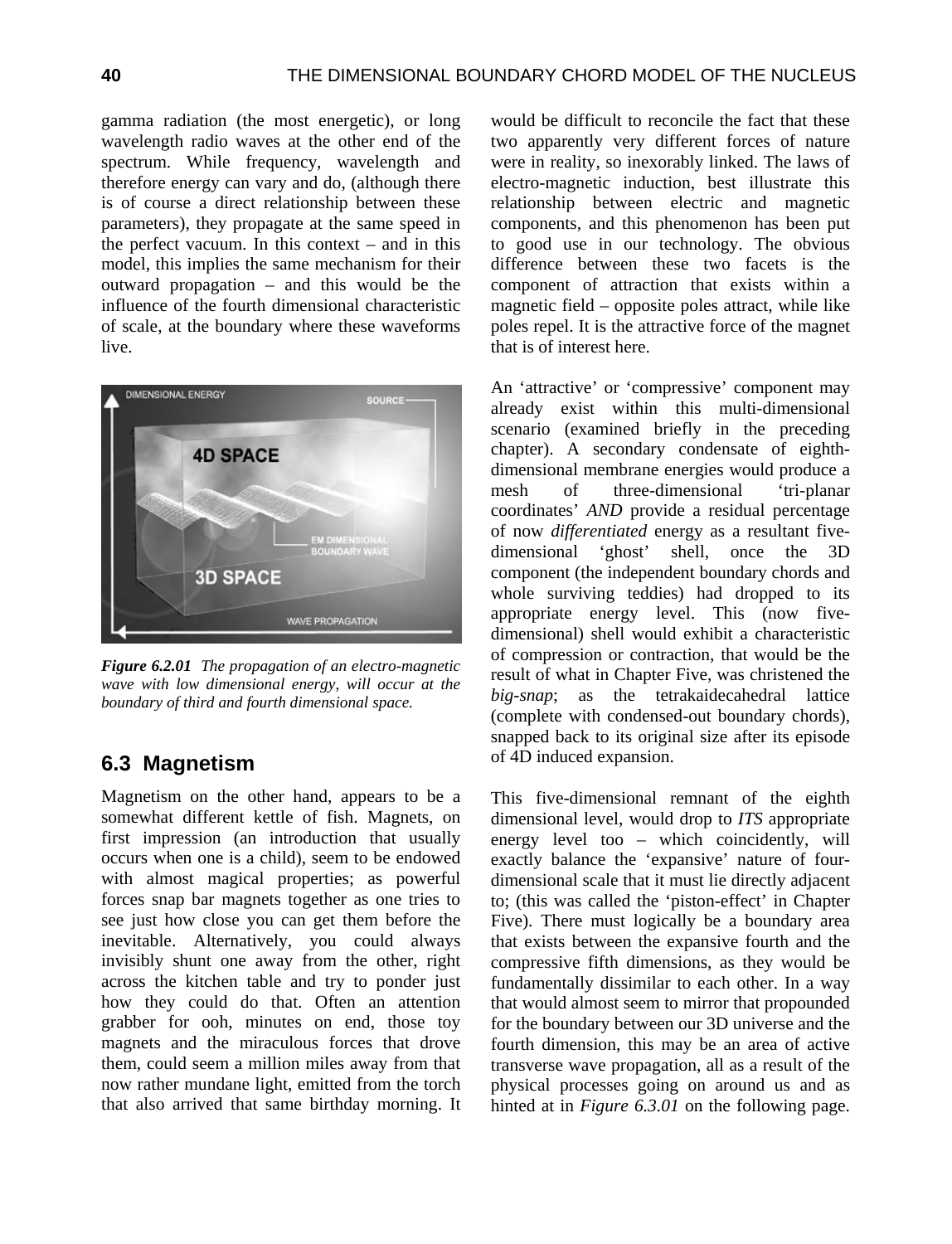This graphic representation is *inaccurate* however, because unlike the 3D/4D boundary version illustrated within *Figure 6.2.01*, there would appear to be no direct connection to the waveform's three-dimensional origin and this causes an obvious problem. This description is also hindered by the fact that it is trying to illustrate a four and five dimensional phenomenon in just a two dimensional figure and this would be difficult to convey adequately at the best of times.



*Figure 6.3.01 An electro-magnetic dimensional boundary surface wave that propagates between the fourth and fifth dimensions will be endowed with characteristics from both.* 

As these (transverse) waves can be made to propagate at specific dimensional boundaries within this model, they will be called *dimensional boundary surface waves* from now on, or *dim-waves* for short. As they are still somewhat abstract at the moment, perhaps the best way of looking at this 4D/5D higher dimensional form, is to try and imagine it in terms of what will be called a *coaxial waveform* (see *Figure 6.3.02* in the next column opposite). Just like the cable that connects your TV to its aerial, a *coaxial waveform* will comprise (at least), an inner and an outer component. This characteristic will be as a result of dimensional energy levels emitted from a source; the higher the dimensional energy, the shorter the wavelength. Consequently, *dim-waves* that travel at the 4D/5D boundary will be of higher dimensional energy and thus at a shorter wavelength than those travelling at the lower energy 3D/4D boundary. Within this model, *dim-waves* will be the product of dimensional boundary chord excitation, caused primarily by string or chord vibration. The greater the vibration, the higher the energy and so on.



*Figure 6.3.02 A simplified impression of a coaxial dimensional boundary surface wave.*

The inherent rules of hierarchy as far as dimensional energy levels are concerned, would not easily allow direct contact between out of sequence dimensions such as the first and third; or indeed, the third and fifth. The propagation of a dim-wave with an energy level that corresponds to the 3D/4D boundary is easy enough to picture, but the higher energy signature of a waveform that travels at the 4D/5D boundary as a consequence would in this scenario, need to be carried by an *existing* 4D vehicle – and this could only occur if a lower energy 3D/4D dim-wave was already present. Unlike the picture painted within *Figure 6.3.01*, these circumstances *WOULD* provide the connection between three and five dimensional space by way of an existing four-dimensional conduit that was itself, a component of a 3D/4D coaxial waveform that was already being emitted from a threedimensional source or body.

The illustration within *Figure 6.3.02* shows a simplified representation of the fourthdimensional energy level (the outer sleeve of this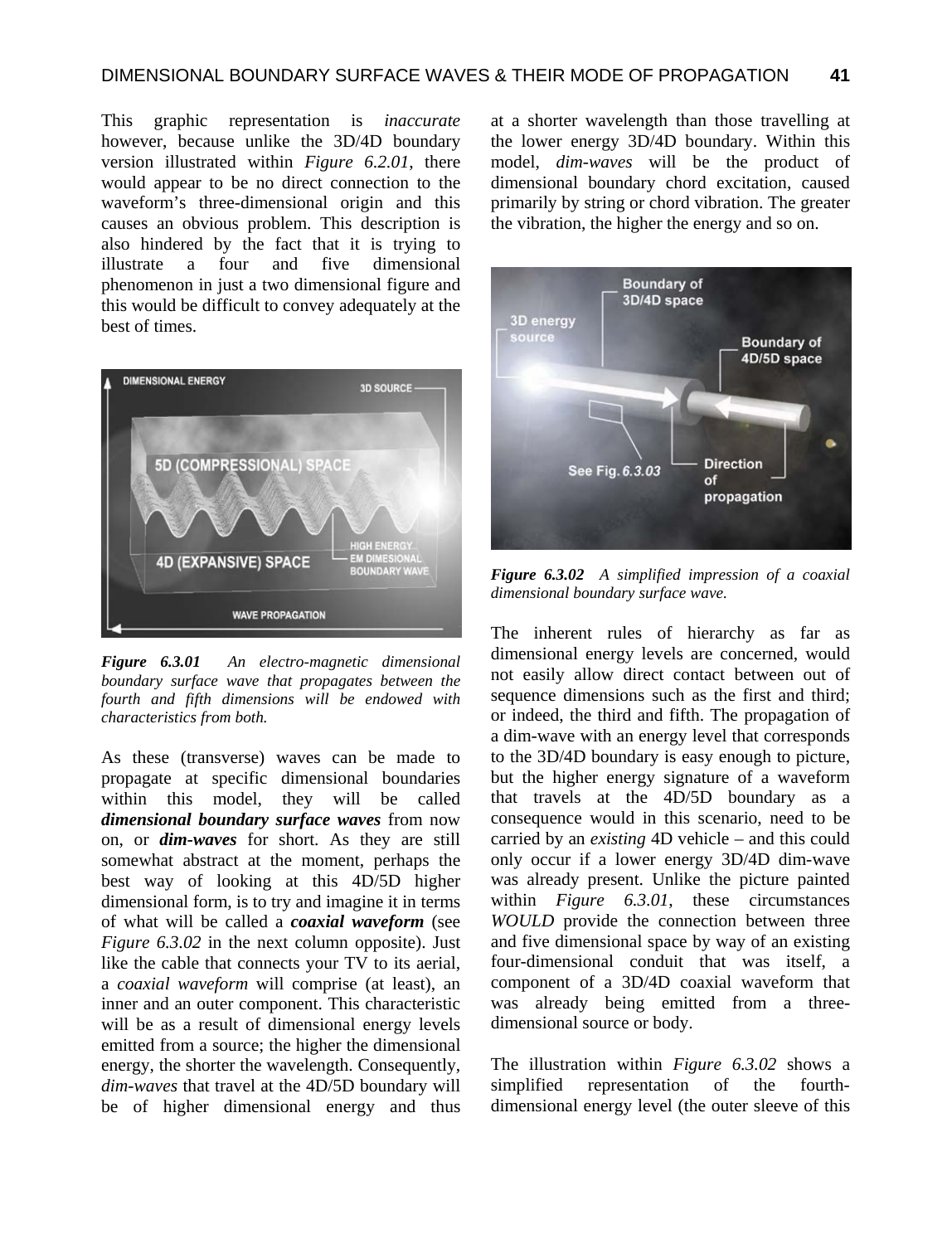coaxial form) and the fifth-dimensional level (the inner sleeve). Our own third-dimension space would be represented by the surroundings in which this 'whole' coaxial section is suspended. The dim-waves themselves, would propagate at the boundaries shown and with a surface direction illustrated by the arrows. Although pictured as circular in the figure for simplicity's sake, any 3D cross section would be quite meaningless because of its dimensional boundary characteristic. Being expansional in nature, the 4D component propagates 'outwards' and away from the source (in the direction of the arrow), simply because this dimensional level is expansional. Likewise, the 5D component's arrow of propagation shows an 'inward' (or attractive) direction, because of the fifth-dimension's compressive or contractive nature. Where the two coaxial sleeves meet, there will exist a boundary between the fourth and fifth dimensions and both directions of propagation will occur simultaneously.



*Figure 6.3.03 As a dim-wave propagates through space at the boundary between 3D and 4D worlds, it creates orbital motion that excites fundamental 3D or 4D particles it meets. Of low dimensional energy, this wave does not penetrate far into 4D space and therefore cannot influence the 4D-5D boundary.*

This important characteristic of dual direction during wave propagation, will define both the 'expansive' and 'attractive' nature of the electromagnetic spectrum. *Figure 6.3.03* above, shows an enlarged detail of the area at the 3D/4D boundary, highlighted within the white rectangle in *Figure 6.3.02* on the previous page. With a layering of dimensional areas one over the other, (dependent on their energy levels), there would seem to be *TWO* distinct kinds of possible dimensional boundary surface waves that could be generated from this coaxial form. Our closest boundary (between three and four dimensional space), would in this model, produce a dim-wave that would be purely expansive in nature because it propagates *only* at our boundary with the fourth dimension. This type of wave would not comprise any compressive or contractive elements whatsoever; because *ITS* dimensional energy would not be of a sufficient magnitude to pass beyond the 4D level itself. The described orbital motion, observed as a consequence of both water and seismic Rayleigh wave propagation; (also shown in *Figure 6.3.03*), may also occur on the three-dimensional side of the 3D/4D boundary and this will be explored in both the next section and more fully in a later chapter.

The other possible type of dim-wave would be one that exhibits a substantially more energetic and therefore a much higher level of dimensional energy, corresponding to that of the 4D/5D dimensional boundary layer. A dim-wave such as this, would be influenced by the nature of both the fourth – and now the fifth dimensional levels and this will produce a wave propagation that would be able to display both an expansive *AND* a contractive (or attractive) nature. Such a waveform would therefore exhibit a 'duality of opposites', with components that display *BOTH* of these characteristics.

It could be argued at this stage in the game that if this (attractive) propagation occurs at a boundary that is apparently 'detached' from any contact with our own 3D world, then *HOW* could it affect three dimensional material in the first place; like how does one bar magnet attract another? A good and logical question, but I will try to show that such interference occurs *within* the nucleus itself, where these 3D/4D *AND* 4D/5D dim-waves are occurring all the time. Such interactions will occur between many high-energy sources and not simply as the result of propagation from a single or isolated source. This subject will be tackled in a subsequent chapter where the structure and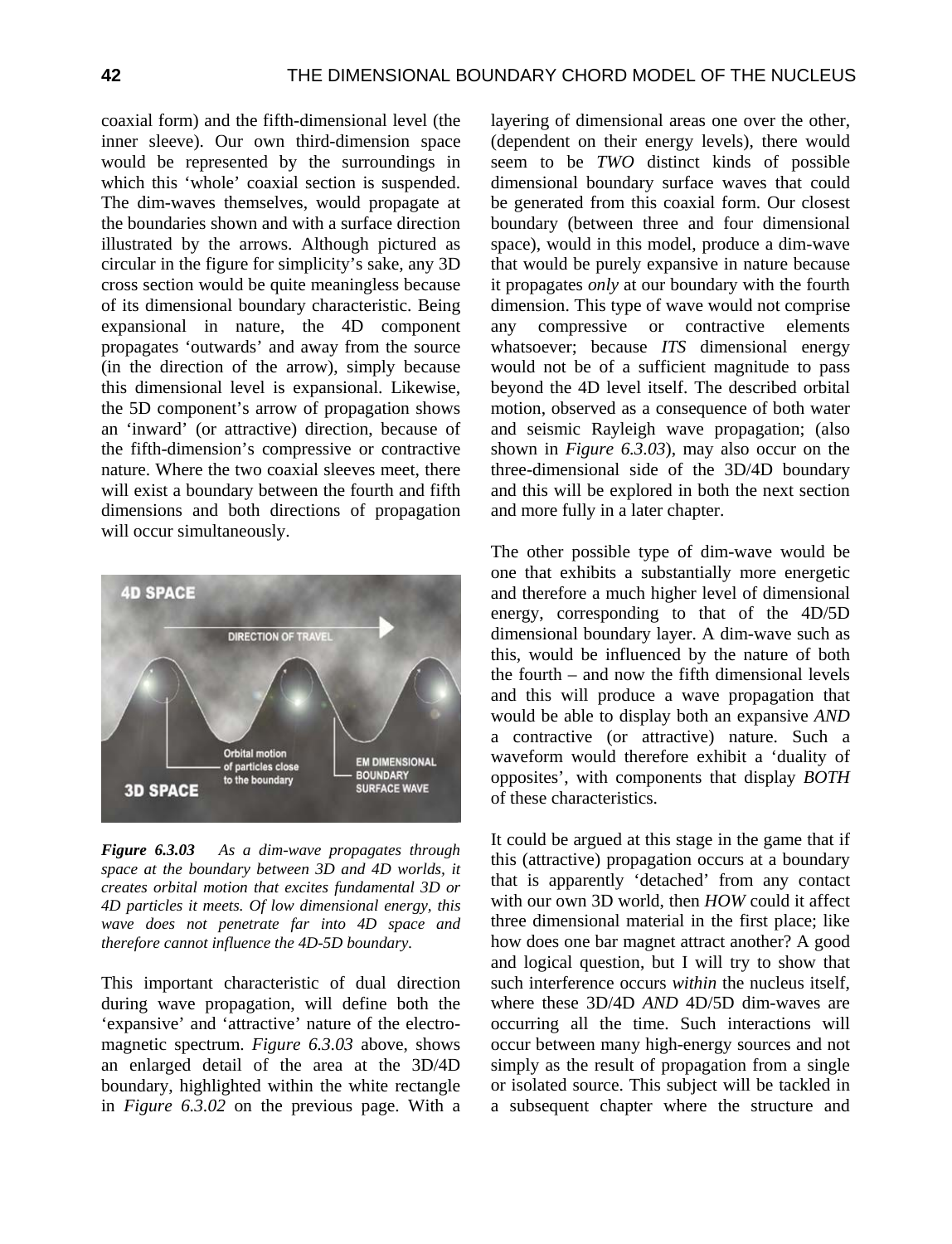nature of the whole surviving teddy is examined in much greater detail. The fundamental difference between these two kinds of waveform (3D/4D and 4D/5D) is energy level – and this will be found to be closely linked to the frequency and also the 'size' of the *vibrational* components involved. As boundary chords are excited by the input of energy from an external source or physical process, they will vibrate if their energy levels rise beyond a certain point – or in other words, when the input is greater than their *energy threshold*. Such vibrations, or *resonance* will be the source of the dimensional boundary surface wave and the physical 'size' of the source will also play its part. The more energetic the *resonance*, the higher will be the frequency and so on. Lower frequencies and therefore lower energy levels will be confined to 'weaker' vibrational sources. In either case, resonance and therefore the propagation of dim-wave energy will continue until the source returns to its natural ground state. Through this process of resonance, the excess energy (i.e. that greater than the source's energy threshold); will be converted into dimensional boundary surface wave energy.

#### **6.4 Attenuation**

As with any waveform, *attenuation* will eventually occur and dimensional boundary surface waves will be no exception in this respect. As a dim-wave propagates at the dimensional boundary, it will lose energy and this will occur in the form of *wave condensation*. It should be remembered that energy within this model should more correctly be defined as *dimensional energy*  and any change in this energy level (either up or down), will necessitate a *change* in the *dimensional energy signature* accordingly.

A resonating boundary chord has merely 'gained' energy; perhaps through collision – and this rise in its energy level is translated into a new *dimensional energy signature* that is manifest as a dim-wave, or as an energy whose level corresponds to that of a particular dimensional boundary. The opposite will occur as the waveform attenuates and loses energy. In this case, its dimensional energy signature is lowered. This attenuation is gradual and is dependent on the energy source to begin with and a helpful method of illustrating this concept is by way of yet another simple analogy and this has been provided here as *Figure 6.4.01* below. The blackboard in this example, can be likened to the 3D/4D dimensional boundary and 'our side' of this blackboard, should be thought of as representing three-dimensional space, as it most obviously is anyway. The dimensional boundary surface wave - or more correctly, its energy; can be represented by the stick of chalk as it is drawn across the surface of the board. The longer the stick of chalk, the greater or more prolonged the dimensional energy. As we draw a line on the blackboard, we are actually propagating the dimwave along the dimensional boundary and as we do so, the wave is attenuating. The movement of the stick of chalk from one side of the blackboard to the other is the progression of the wave, while the chalk-line it leaves in its wake is its attenuation.



*Figure 6.4.01 A dimensional boundary surface wave can be likened to a stick of chalk drawn across the surface of a blackboard (the boundary surface). As it propagates, it leaves a chalk-line behind, which represents the wave's attenuation.*

A dimensional boundary surface wave's attenuation will take the form of *wave condensation* - as a proportion of its energy is translated back into a lower (dimensional) energy